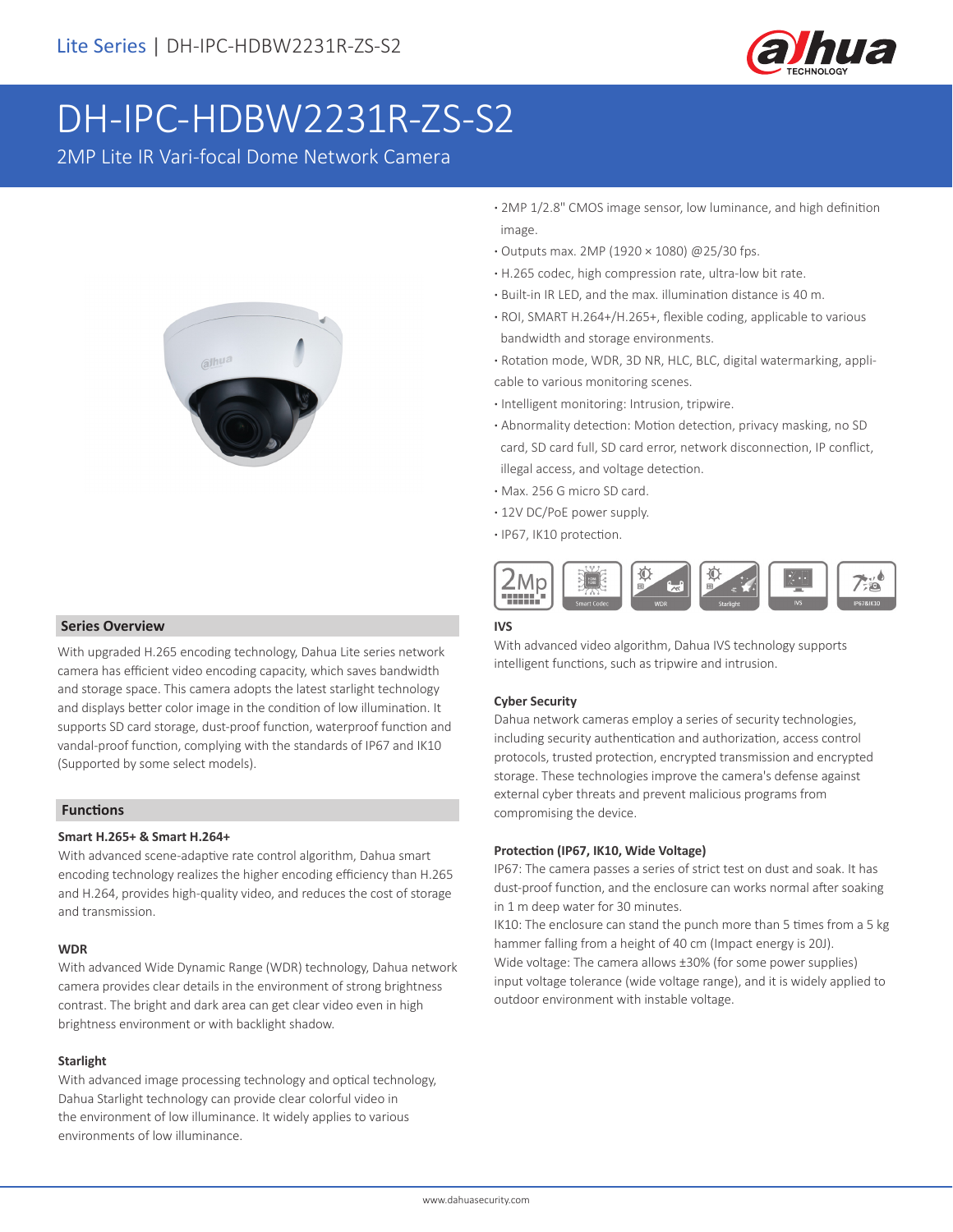## Lite Series | DH-IPC-HDBW2231R-ZAS-S2

### **Technical Specification**

| Camera                          |      |                                                                                           |                       |                      |                      |  |
|---------------------------------|------|-------------------------------------------------------------------------------------------|-----------------------|----------------------|----------------------|--|
| Image Sensor                    |      | 1/2.8" CMOS                                                                               |                       |                      |                      |  |
| Max. Resolution                 |      | 1920 (H) × 1080 (V)                                                                       |                       |                      |                      |  |
| <b>ROM</b>                      |      | 128 MB                                                                                    |                       |                      |                      |  |
| <b>RAM</b>                      |      | <b>128 MB</b>                                                                             |                       |                      |                      |  |
| <b>Scanning System</b>          |      | Progressive                                                                               |                       |                      |                      |  |
| <b>Electronic Shutter Speed</b> |      | Auto/Manual 1/3 s-1/100,000 s                                                             |                       |                      |                      |  |
| Min. Illumination               |      | 0.002 Lux@F1.6 (Color, 30 IRE)<br>0.0002 Lux@F1.6 (B/W, 30 IRE)<br>0 Lux (Illuminator on) |                       |                      |                      |  |
| S/N Ratio                       |      | > 56 dB                                                                                   |                       |                      |                      |  |
| <b>Illumination Distance</b>    |      | 40 m (131.23 ft) (IR)                                                                     |                       |                      |                      |  |
| Illuminator On/Off Control      |      | Auto; manual                                                                              |                       |                      |                      |  |
| <b>Illuminator Number</b>       |      | 2 (IR LED)                                                                                |                       |                      |                      |  |
| Pan/Tilt/Rotation Range         |      | Pan: 0°-355°<br>Tilt: 0°-75°<br>Rotation: 0°-355°                                         |                       |                      |                      |  |
| Lens                            |      |                                                                                           |                       |                      |                      |  |
| Lens Type                       |      | Motorized vari-focal                                                                      |                       |                      |                      |  |
| Lens Mount                      |      | $\phi$ 14                                                                                 |                       |                      |                      |  |
| Focal Length                    |      | 2.7mm-13.5mm                                                                              |                       |                      |                      |  |
| Max. Aperture                   |      | F1.5                                                                                      |                       |                      |                      |  |
| Field of View                   |      | Horizontal: 108°-30°<br>Vertical: 56°-17°<br>Diagonal: 131°-35°"                          |                       |                      |                      |  |
| <b>Iris Control</b>             |      | Fixed                                                                                     |                       |                      |                      |  |
| <b>Close Focus Distance</b>     |      | $0.8$ m (2.62 ft)                                                                         |                       |                      |                      |  |
| <b>DORI Distance</b>            | Lens | Detect                                                                                    | Observe               | Recognize            | Identify             |  |
|                                 | W    | 44.1 m<br>(144.69 ft)                                                                     | 17.7 m<br>(58.07 ft)  | 8.8 m<br>(28.87 ft)  | 4.4 m<br>(14.44 ft)  |  |
|                                 | т    | 144.8 m<br>(475.07 ft)                                                                    | 57.9 m<br>(189.96 ft) | 29.0 m<br>(95.14 ft) | 14.5 m<br>(47.57 ft) |  |
| Smart Event                     |      |                                                                                           |                       |                      |                      |  |
|                                 |      |                                                                                           |                       |                      |                      |  |

| <b>DORI Distance</b> | W | 44.1 m<br>(144.69 ft)                                                                                                                                                                                                           | 17.7 m<br>(58.07 ft)  | 8.8 <sub>m</sub><br>(28.87 ft) | 4.4 m<br>$(14.44 \text{ ft})$ |  |
|----------------------|---|---------------------------------------------------------------------------------------------------------------------------------------------------------------------------------------------------------------------------------|-----------------------|--------------------------------|-------------------------------|--|
|                      | T | 144.8 m<br>(475.07 ft)                                                                                                                                                                                                          | 57.9 m<br>(189.96 ft) | 29.0 m<br>(95.14 ft)           | 14.5 m<br>(47.57 ft)          |  |
| Smart Event          |   |                                                                                                                                                                                                                                 |                       |                                |                               |  |
| <b>IVS</b>           |   | Tripwire; intrusion                                                                                                                                                                                                             |                       |                                |                               |  |
| Video                |   |                                                                                                                                                                                                                                 |                       |                                |                               |  |
| Video Compression    |   | H.265; H.264; H.264B; MJPEG (Only supported by the<br>sub stream)                                                                                                                                                               |                       |                                |                               |  |
| <b>Smart Codec</b>   |   | Smart H.265+; Smart H.264+                                                                                                                                                                                                      |                       |                                |                               |  |
| Video Frame Rate     |   | Main stream:<br>1920 × 1080@1-25/30 fps<br>Sub stream:<br>$704 \times 576@1 - 25$ fps<br>704 × 480@1-30 fps<br>*The values above are the max, frame rates of each<br>stream; for multiple streams, the values will be subjected |                       |                                |                               |  |

to the total encoding capacity.

| <b>Stream Capability</b>  | 2 streams                                                                                                                                                                                                                                                             |
|---------------------------|-----------------------------------------------------------------------------------------------------------------------------------------------------------------------------------------------------------------------------------------------------------------------|
| Resolution                | 1080p (1920 × 1080); 1.3M (1280 × 960); 720p (1280<br>× 720); D1 (704 × 576/704 × 480); VGA (640 × 480); CIF<br>$(352 \times 288/352 \times 240)$                                                                                                                     |
| <b>Bit Rate Control</b>   | CBR/VBR                                                                                                                                                                                                                                                               |
| Video Bit Rate            | H.264: 32 kbps-6144 kbps<br>H.265: 12 kbps-6144 kbps                                                                                                                                                                                                                  |
| Day/Night                 | Auto(ICR)/Color/B/W                                                                                                                                                                                                                                                   |
| <b>BLC</b>                | Yes                                                                                                                                                                                                                                                                   |
| HLC                       | Yes                                                                                                                                                                                                                                                                   |
| <b>WDR</b>                | 120 dB                                                                                                                                                                                                                                                                |
| <b>White Balance</b>      | Auto; natural; street lamp; outdoor; manual; regional<br>custom                                                                                                                                                                                                       |
| Gain Control              | Auto; manual                                                                                                                                                                                                                                                          |
| Noise Reduction           | 3D NR                                                                                                                                                                                                                                                                 |
| <b>Motion Detection</b>   | OFF/ON (4 areas, rectangular)                                                                                                                                                                                                                                         |
| Region of Interest (RoI)  | Yes (4 areas)                                                                                                                                                                                                                                                         |
| <b>Smart Illumination</b> | Yes                                                                                                                                                                                                                                                                   |
| Image Rotation            | 0°/90°/180°/270° (Support 90°/270° with 1080p<br>resolution and lower)                                                                                                                                                                                                |
| Mirror                    | Yes                                                                                                                                                                                                                                                                   |
| <b>Privacy Masking</b>    | 4 areas                                                                                                                                                                                                                                                               |
| Alarm                     |                                                                                                                                                                                                                                                                       |
| Alarm Event               | No SD card; SD card full; SD card error; network<br>disconnection; IP conflict; illegal access; motion<br>detection; video tampering; defocus detection; tripwire;<br>intrusion; voltage detection; security exception                                                |
| Network                   |                                                                                                                                                                                                                                                                       |
| Network Port              | RJ-45 (10/100 Base-T)                                                                                                                                                                                                                                                 |
| SDK and API               | Yes                                                                                                                                                                                                                                                                   |
| <b>Cyber Security</b>     | Video encryption; firmware encryption; configuration<br>encryption; Digest; WSSE; account lockout; security logs;<br>IP/MAC filtering; generation and importing of X.509<br>certification; syslog; HTTPS; 802.1x; trusted boot; trusted<br>execution; trusted upgrade |
| Network Protocol          | IPv4; IPv6; HTTP; TCP; UDP; ARP; RTP; RTSP; RTCP; RTMP;<br>SMTP; FTP; SFTP; DHCP; DNS; DDNS; QoS; UPnP; NTP;<br>Multicast; ICMP; IGMP; NFS; PPPoE; Boujour                                                                                                            |
| Interoperability          | ONVIF (Profile S/Profile G/Profile T); CGI; P2P; Milestone                                                                                                                                                                                                            |
| User/Host                 | 20 (Total bandwidth: 48 M)                                                                                                                                                                                                                                            |
| Storage                   | FTP; SFTP; Micro SD card (support max. 256 G); NAS                                                                                                                                                                                                                    |
| <b>Browser</b>            | ΙE<br>Chrome<br>Firefox                                                                                                                                                                                                                                               |
| Management Software       | Smart PSS; DSS; DMSS                                                                                                                                                                                                                                                  |
| Mobile Client             | IOS; Android                                                                                                                                                                                                                                                          |
|                           |                                                                                                                                                                                                                                                                       |

Certification